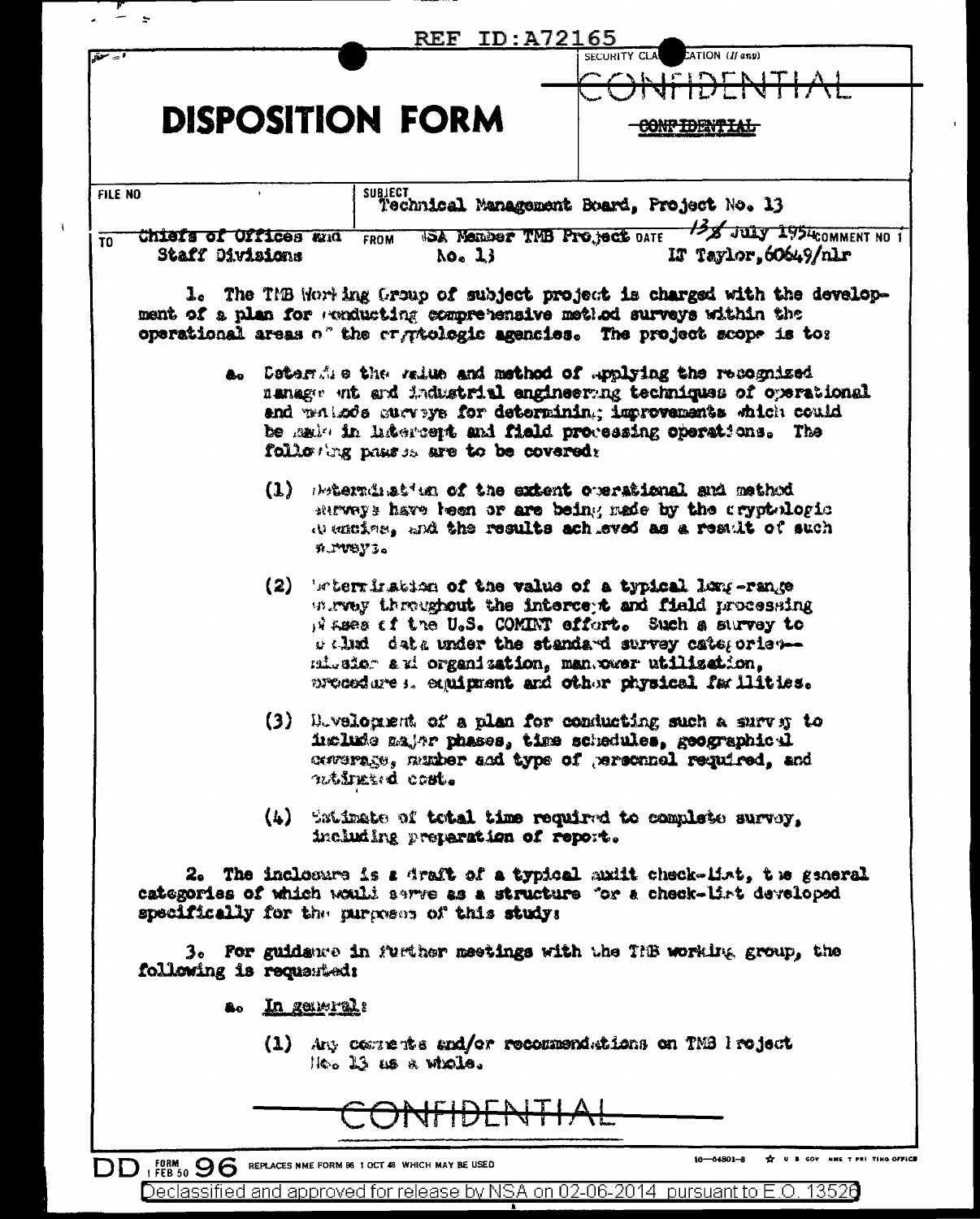

# b. Specific:

- (1) Comments and/or recommendations on the general aspects of the inclosure, or any part thereof, particularly as may involve matters of NSA policy.
- (2) Specific questions under each item in the inclosure, the answers to which you desire from the Intercept and field processing operations areas of the cryptologic agencies. (A finally recommended check-list will be prepared from these questions and submitted to the TMB Project No. 13 Working Group).

4. The inclusion of material which would require classification above CONFIDENTIAL is not desired; therefore, it is recognized that some questions will have to be phrased in general terms.

23

5. A reply on or before 29 July 54 is requested as this member is committed to effect coordination and submit recommendations on that date. If WNO COMMENT", a reply indicating same is desired; however, if no reply is received by that date it will be presumed that there are ne comments at this time.

James E. Jaylor

JAMES E. TAYIOR lt, USN Management Assistance Branch, COMP NSA Member, TMB Project No. 13

Incl: a/s

ce: Special Assistants



 $-2$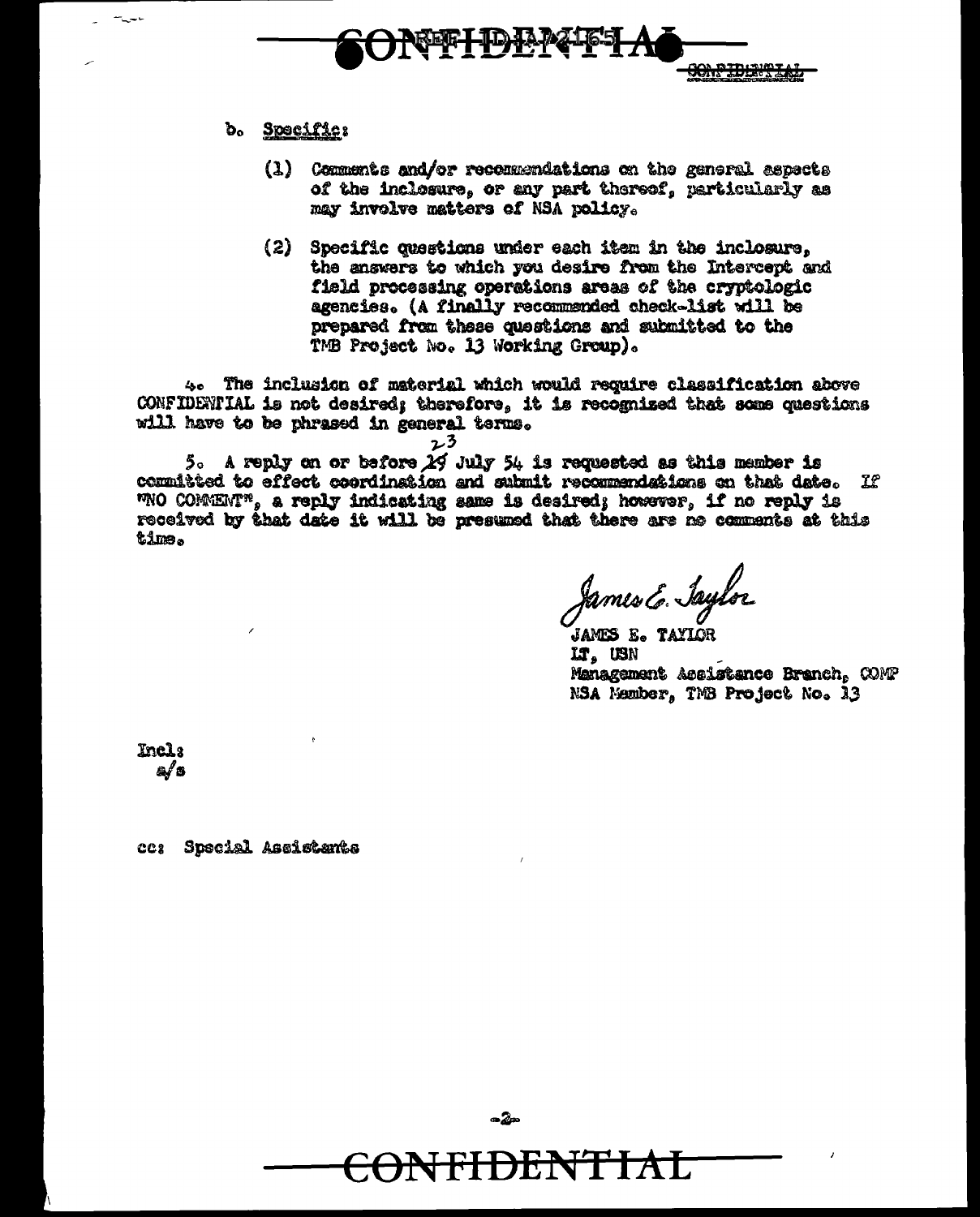

CHECK-LIST

# PART I - PLANNING OF OBJECTIVES

 $\ddot{\phantom{1}}$ 

- l. Are objectives of the organization planned?
	- a. What tangible evidence (in vritten form) of planning of objectives is available?
- 2. le the mission of the organization clearly understood?
	- a. Has that understanding been reduced to words on paper and made available to everyone in the organization?
- 3. Into what programs is the mission divided?
	- a. Are those programs clear-cut'?
	- b. Are interrelationships betveen'programs recognized and provided for?
	- c. Is the planning of programs coordinated with over-all planning?
- 4. Are policies clearly set forth in written form?
	- a. Are they wideretandable?
	- b. Are they current to the extent that they indicate the latest thinking of the policy makers?

5. Can management plans safely be built around existing policy direction. and program plans *1* 

- a. For example, would it be practicable to launch the following long-range management programs (if not already in operation):
	- (1) Records management and retirement?
	- (2) Correspondence management?
	- (3) Forms Control and Standardization?
	- (4) Control of Administrative Issuances (publications)'l
	- (5) Work Measurement?
	- (6) Work simplification?
	- (7) Reports Control?
	- (8) . Budget Formulation?
	- (9) Budget administration?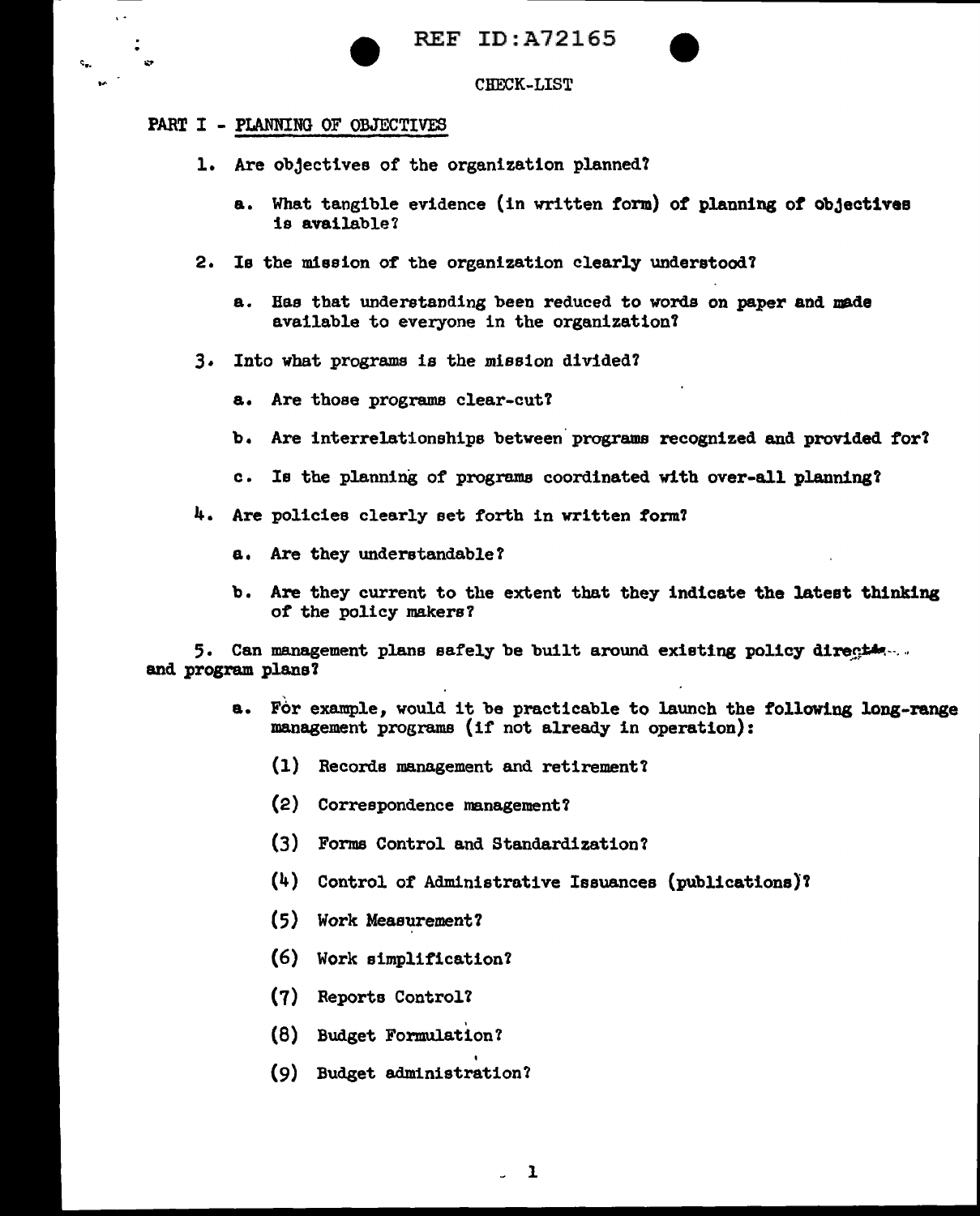PART II - WELL-BAIAN OBGANEE FOLD : A72165

1. What is the listory, the purpose and current status of each segment of the organization?

- a. Why was it established?
- b. Why does it continue to exist?
- c. What are its present functions?
	- $(1)$  How do they relate to:
		- (a) Functions of other segments?
		- (b) To planned programs *1*
		- (c) To the mission of the organization'l
	- (2) Are they similar or identical to functions performed in other segments'l
		- (a) For example, multiple groups of teletype operators, etc.
- d. Are there overlapping functions:
	- (1) Which can be avoided?
	- (2) Which cannot be avoided?
- 2. What plans are afoot for organizational changes?
	- a. What is the basis for such proposed changes?
- 3. What is the present scheme *tor* dividing work'l
	- a. By purpose?
	- b. By process'l
	- c. Is there a tendancy to specialize or the generalize'l
		- (1) Does the current tendancy indicate an actual trend toward one or the other? '
		- (2) Is this trend good?
		- (3) Are there unexplored areas of possible generalization?

4. What segments of the organization are charged w1 th conducting external relationships with other organizations!

a. Of these, how many are carrying out their responsibilities effectively?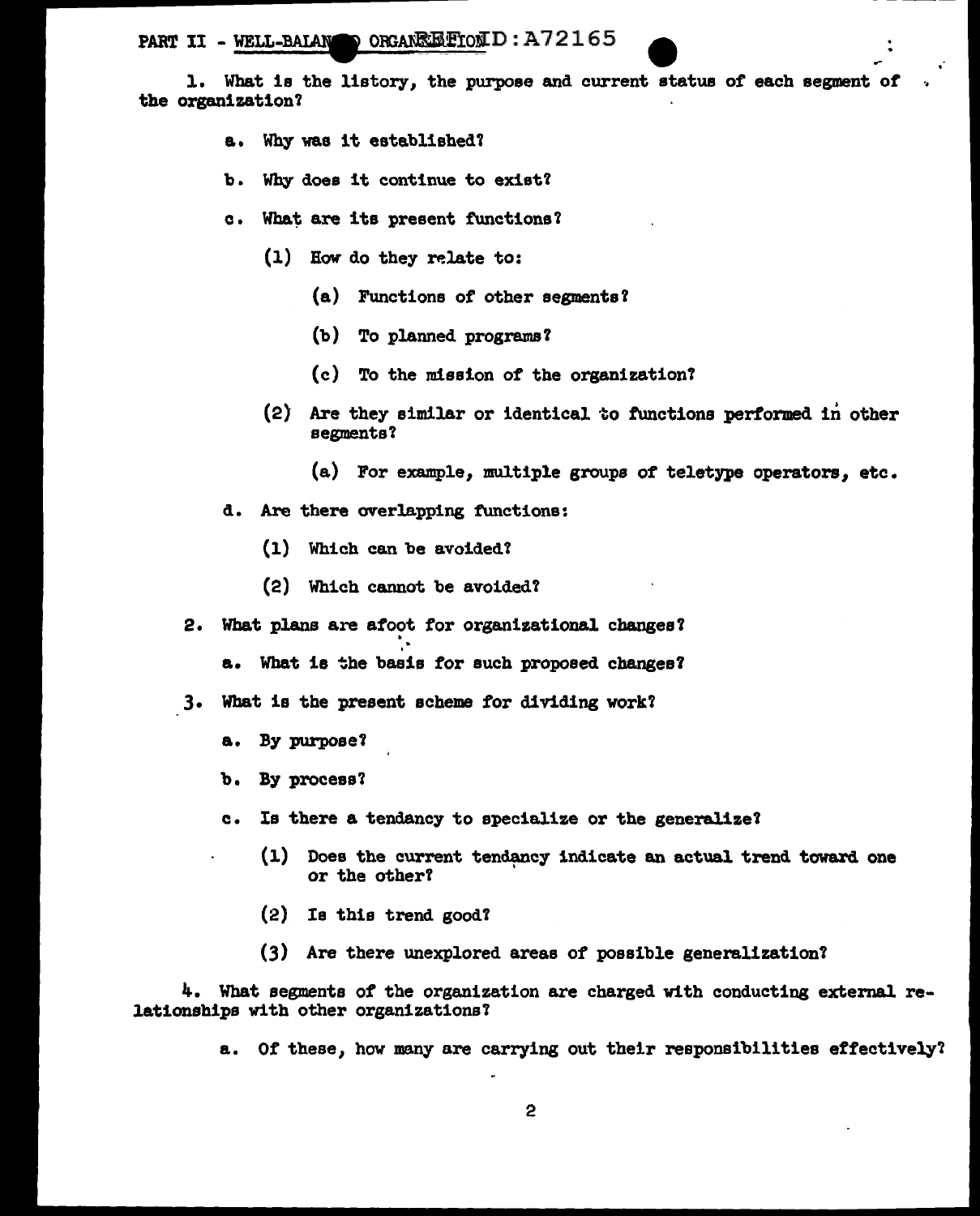- b. Are related external organizations or individuals satisfied with the service or treatment they get?
	- (1) Should they be'l
- 5. Are the so-called "principles" of organization observed?

(NOTE: Since principles of organization differ among agencies and people, a list of such principles will not be inserted here; instead, the examiner should consult his superior for guidance as to the principles which his organization desires to observe). ·

PART III - SOUND PROCEDURES (Methods)

.

- 1. Are procedures in written forms?
	- a. Is their coverage sufficient'l
	- b. Are they current?
	- c. Are they suitable also as training media?
	- d. Are "visuals" used to the extent possible in procedure directives (Operating manuals, etc.)'1
	- e. Are procedure directives actually used by operating personnel?
- 2. What are the major transactions handled by the organization?
	- a. Wbat are the principal work steps in the bandling of each tranaaction'l
		- $(1)$  What processing forms, records or reports are used?
	- b. What is the work load volume at present?
		- (1) Does this represent an upward, downward or stable trend?
	- c. Are tpere backlog accumulations 'l
		- (1) Where?
		- (2) Why1 (intentional or unintentional?)
		- (3) Are they controlled?
		- (4) Are they increaeing, decreasing or stable?

3. Are transactions within or between work stations scheduled and dispatched  $(if at all)$  to produce an even work flow?

- · a. Are work load statistics maintained?
	- (1) Are tyey sufficient to gauge the capacity of the various "pipe lines" at all points so as to prevent overtaxing the pipe at one point while there is unused capacity at another?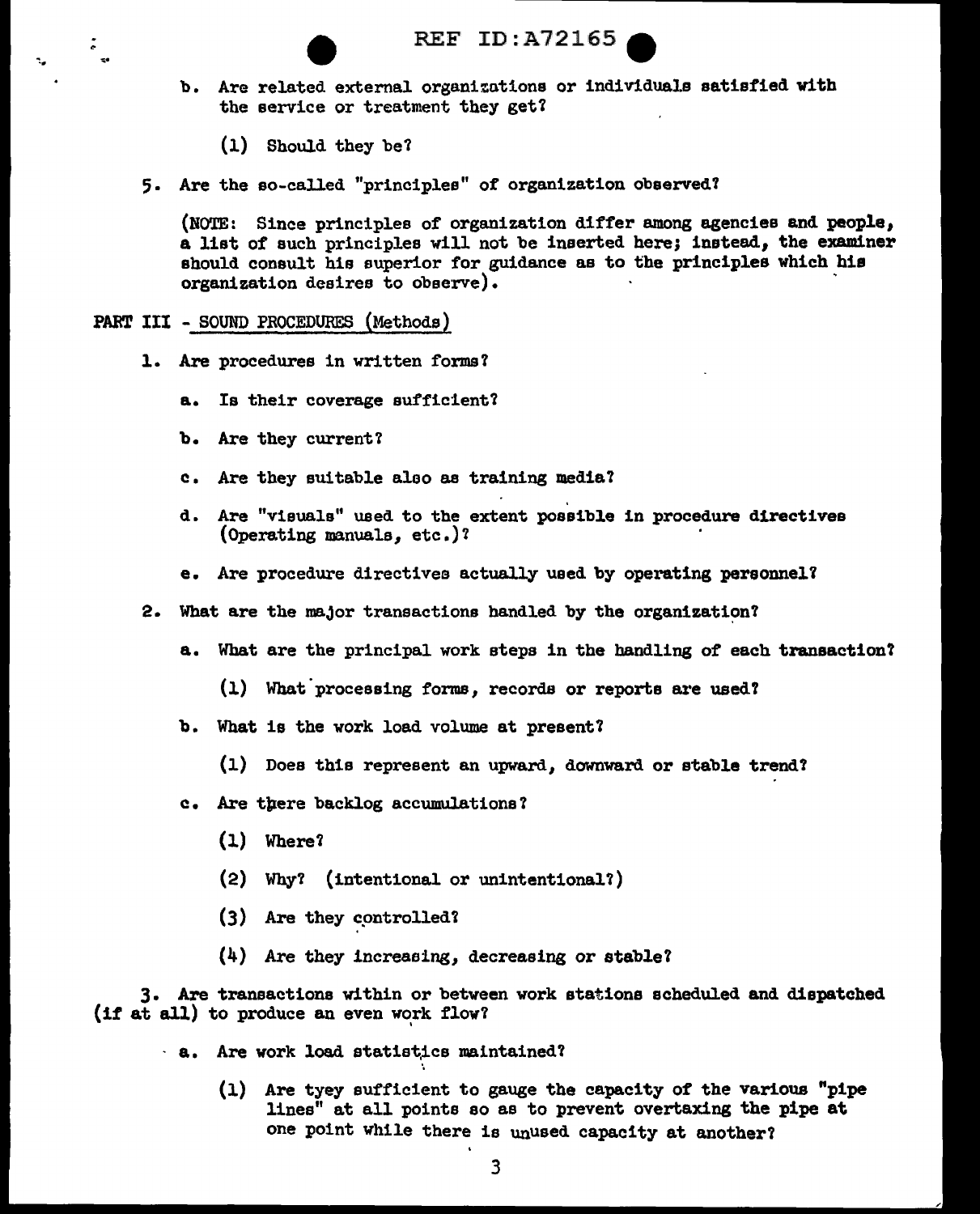- b. On what basis is work scheduled and distriched?
	- (1) No apparent basis?
	- $(2)$  by guess?
	- (3) By test? (Including a work count?)
		- {a) Bow of'ten are tests made?
		- (b) At what points in the work flow?
	- $(4)$  By statistics developed through a work measurement program?

#### PART IV - EFFECTIVE UTILIZATION OF PERSONNEL

1. Are some persons (individually, in groups or by types) too busy while others loaf or coast?

- a. To what extent is this due to:
	- (1) Improper organization?
	- (2) Poor staffing?
	- (3) Procedures'l
	- (4) Seasonal activity?
- 2. Are there "dead-end" Jobs?
	- a. Bow prevalent are they?
	- b. Can they be further minimized?
- 3. Are there classes in formal training of workers?
	- a. For technical people?
	- b. For supervisors and foremen?
	- c. For clerical personnel?
	- d. Is the need recognized for· formal training 1m simple but monatonous tasks such as filing, sorting, alphabetizing, stamping and the like?
- 4. Is there a program for in-service training of personnel?

I

a. Is this program coordinated or integrated with the formal training program? ·

5. To the extent operating manuals or instructions exist */* are the usable and used in training'l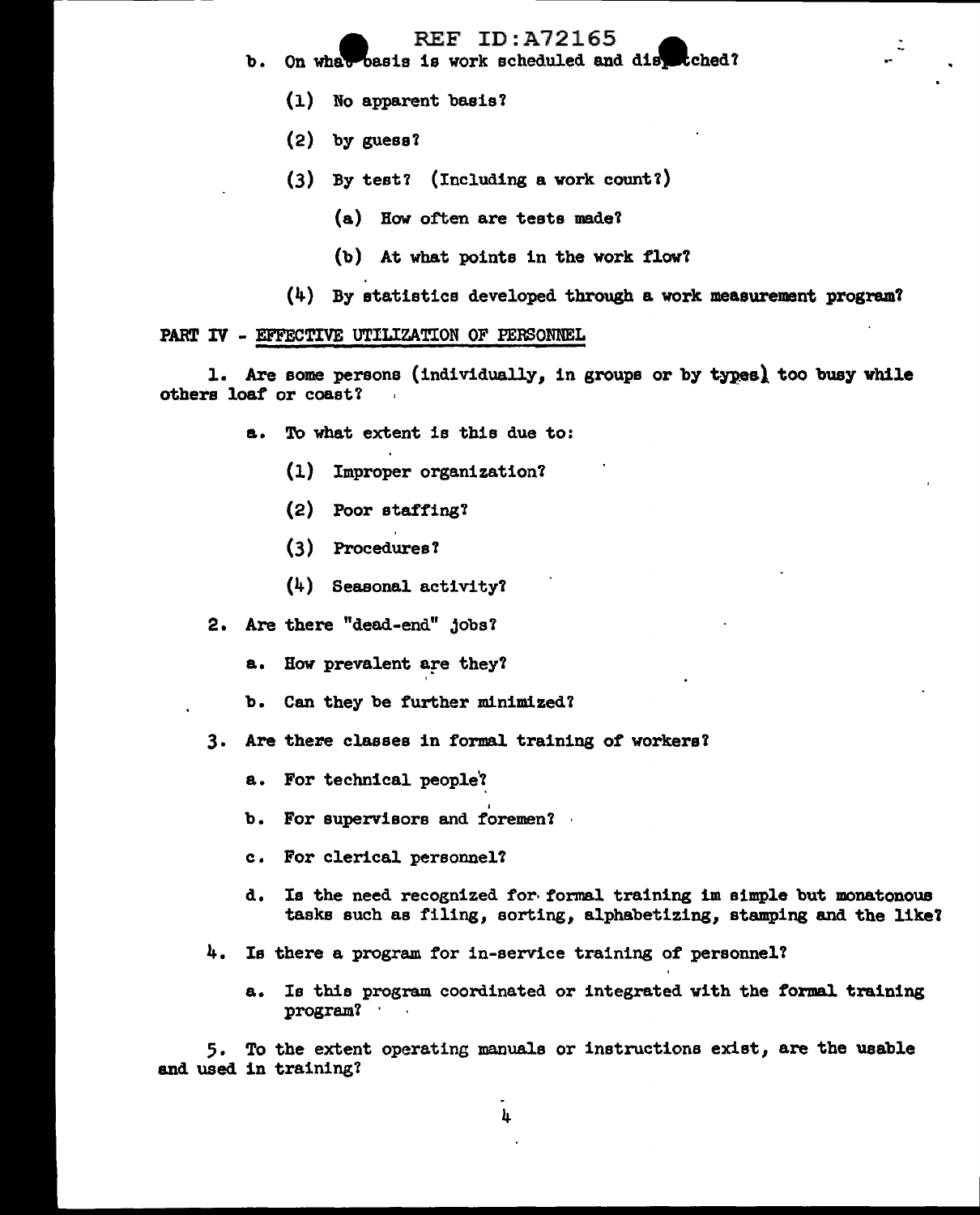- 
- $\frac{2}{5}$   $\frac{1}{6}$ . Is there a program of work incentives?

a. Are the incentives recognizable by the people?

b. Can more be done in the incentive program?

- c. In what ways is the incentive program linked with the training programs and vice cersa?
- 7. Is there an employee suggestion system?
	- a. Are cash awards or promotions given for suggestions adopted?
	- b. What percent of suggestions submitted are adopted (should be  $20\%$  or more)?
	- c. Can the suggestion system be better publicized or more emergetically administered?
- 8. What special morale building devices are used?

9. What conditions or oituatione now existing have the effect of depressing morale?

### PART V - ADEQUATE FACILITIES

(NOT APPLICABLE to TNB PROJECT  $N_{Q13}$ ) The Money Situation

1. Are the budget formulation and administration policies and procedures promulgated in written form?

- a. Are they sufficient? Up-to-date?
- b. Do those concerned understand them?
	- (1) If understanding on the part of staff and operating officials is not apparent, what are the causes and what can be done about it?
- 2. Is tbe money situation trending toward tighter or looser allocatione'l

The Manpower Situation (Related to PARr IV)

3. Are there recruiting problems for certain jobe'l

- a. What are the causes?
	- (1) Can they be elimlnated or alleviated'l

4. Is the quality of personnel:

a. Satisfactory?

b. In need of improvement?

5. Are technical personnel unnecessarily burdened with administrative or clerical taske'l

6. Are there evidence of over-staffing or under-staffing?

5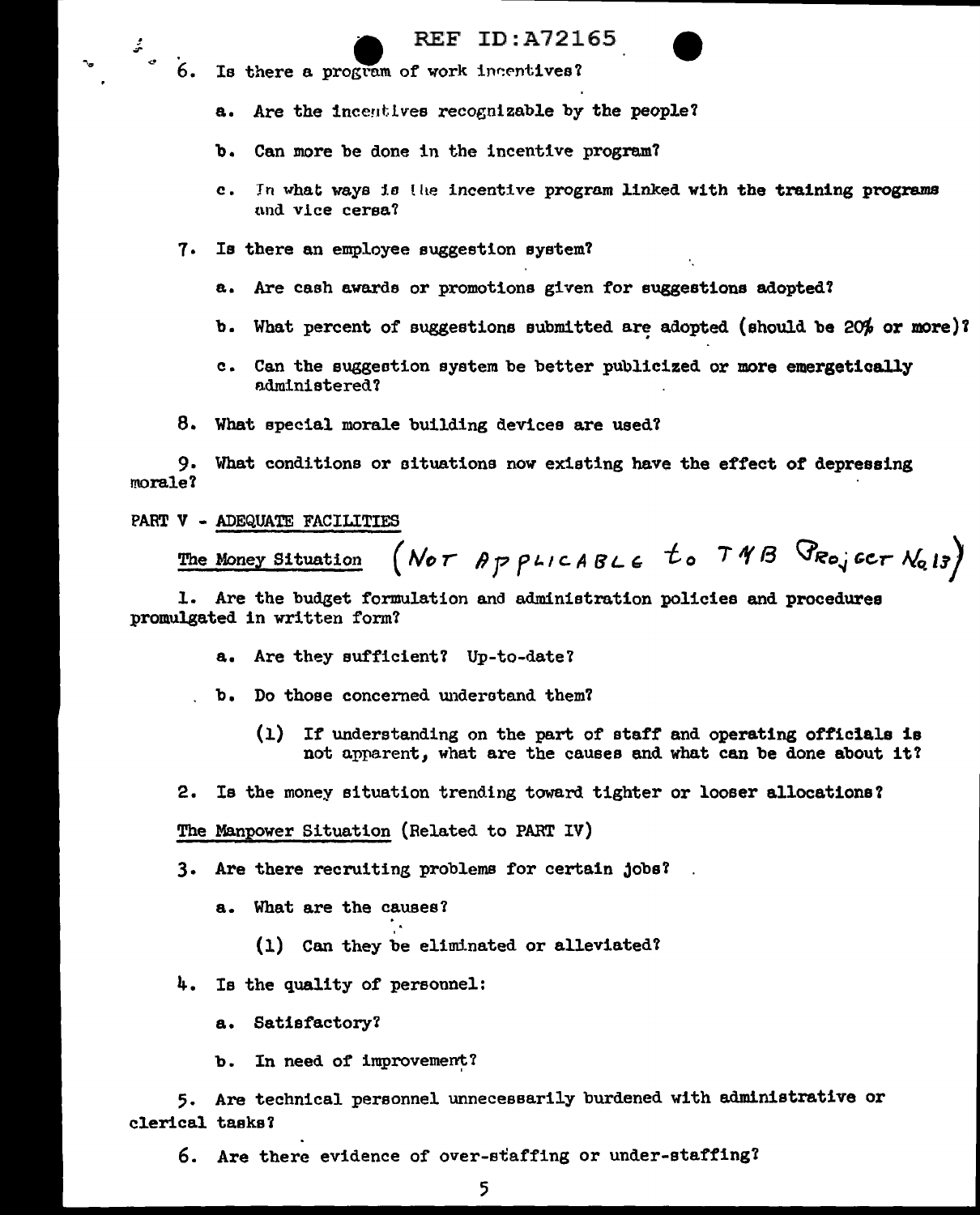. ..

l ~.

a. What are the apparent causes?

(NOTE: Thie question relates to PARTS II AND III)

## The Equipment and Supplies Situation

- 7. Is modern equipment furnished?
	- a. Is it used'l
	- b. Is it kep in proper condition?
	- c. Are there other types of equipment or devices which advantageously could be used?
	- d. Are there sufficient equipment problems to warrant the assignment of an equipment specialist?

8. Are items of equipment (purchased or home-made) in effective use in parts *ot* the organization but not in others?

- a. Is this because the equipment has not been properly publicized?
- 9. Are supplies etocked wisely'l
	- a. In the right locations'l
	- b. In the right number of locations'l
	- c. In the proper quantities'l
- 10. Are supplies issued according to a plan?
	- a. Requisitioned wisely?
	- b. Issued promptly?

### The Space Situation

11. Is the Office layout such that a continuous straight-line flow of work prevails?

12. Where a segment of an organization is large enough to occupy several rooms or wings, are the space allocations contiguous either on a horizontal or perpendicular basis?

- 13. Are some groups too crowded while others have room to spare?
	- a. Is this part of a long-range space plan?

#### The Communications Situation

14. Are mechanical means of communication used where fassible and more economical?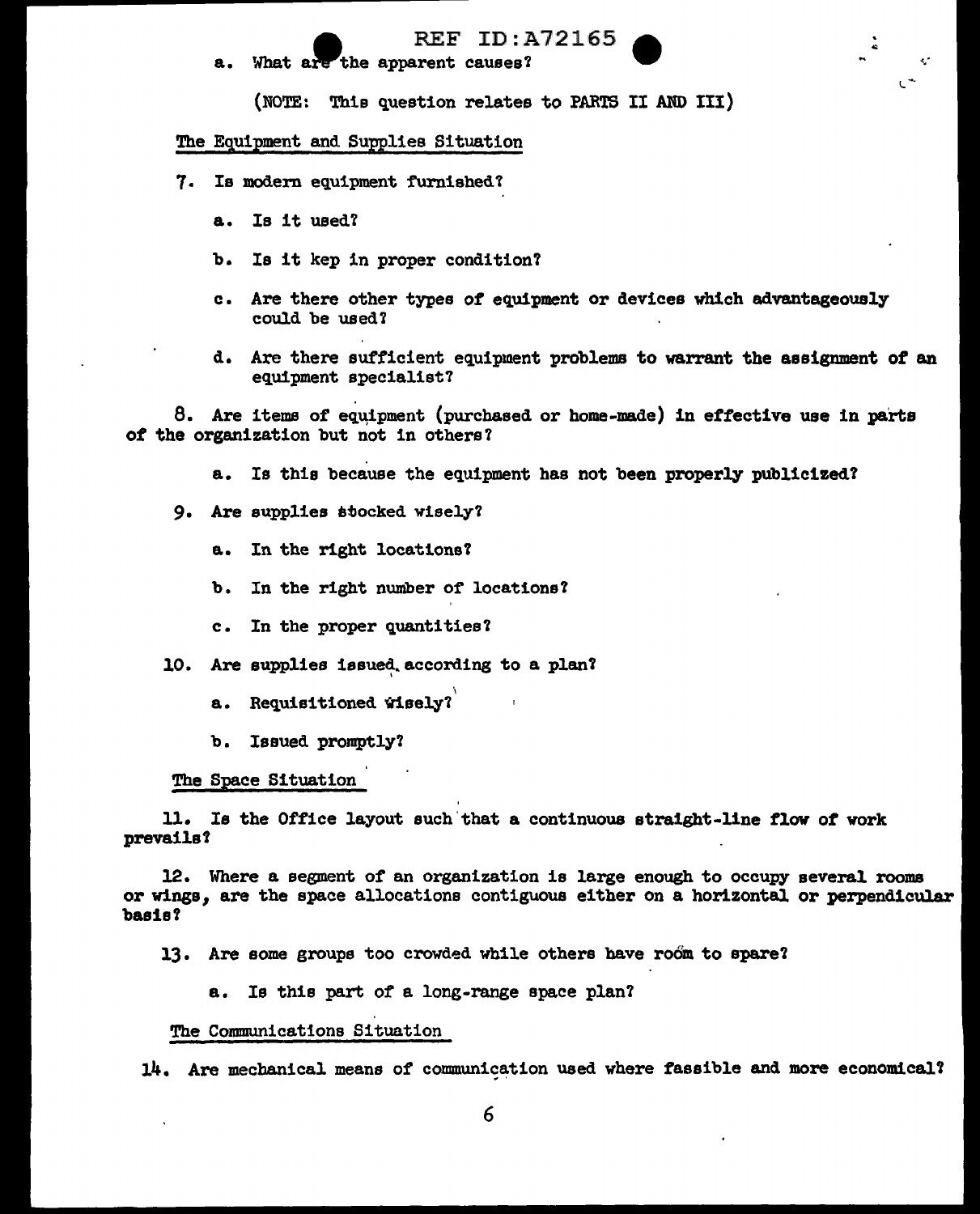

(e.g. telephone, telegraph, teletype, telautograph, pnewnatic tubes, radio, etc.)

- 15. Is the mail and messenger system efficient?
	- a. Regular pick-ups and deliveries at well-selected stations?
- 16. Can the cycle time be improved for mail handling?
	- a. For mail going outside the organization?
	- b. From other elements within the organization?
	- c. From the general public?

#### PART VI - COMPREHENSIVE PERFORMANCE STANDARDS

#### Work Measurement

î

- 1. Is there an organization-wide work measurement system? .
	- a. Every segment using the system?
	- b. Does the system provide uniform reporting media?
		- (1) Who prepares the reports?
		- (2') Who receives the reports?
			- (a) For what purpose?
		- $(3)$  Are the reported data meaningful.' Trustworthy?
			- (a) Are they acted upon promptly and objectively?

2. Is there effective centralized guidance and administration of the work measurement system?

a. Is it properly placed in the organization?

3. Do performance standards for individual jobs recognize sufficiently the elements of human nature?

#### Quality Standards

- 4. To what extent is the principle of "calculated risk" used'l
	- a. Wbere hundred percent checks are made, would a sample check auffice'l
	- b. Where multiple checks are made, would one (or fewer) suffice?
	- c. Are there instances where too great a risk is taken?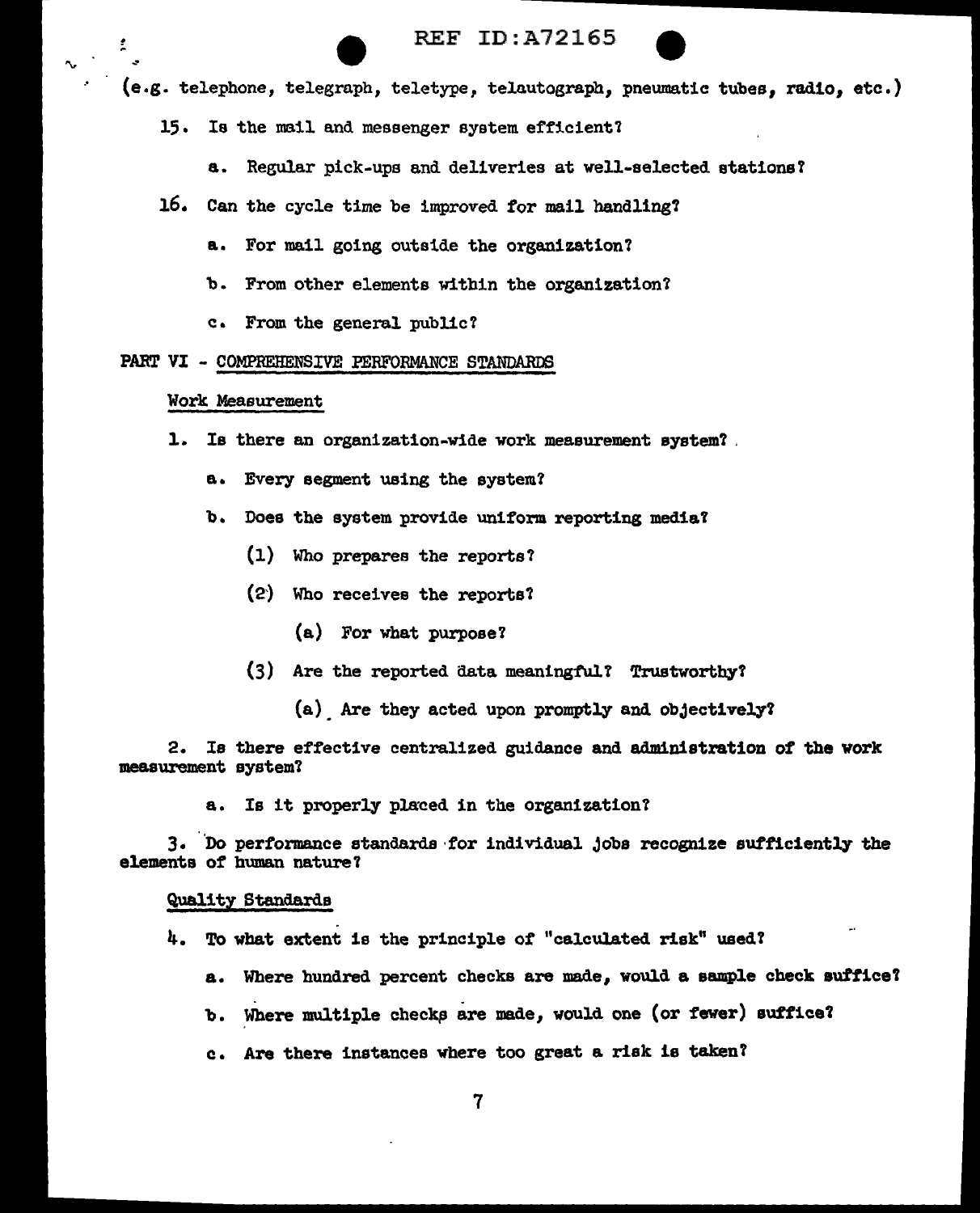- 5. Are errors recorded?
	- a. By individuals, by groups, or both?
	- b. How is the recorded data used, if at all?

# Economy Standards

6. Where occasion requires that economy be considered to be the primary administrative goal, what is the effect on spped (or quality) of production and quality'l

- a. Production decreases?
- b. Lowering of quality standards?

#### General

7. Who decides that the primary administrative goal will be quantity, quality or economy?

- a. On the basis of what data'l
- b. Are the decisions re-examined periodically'l
	- (1) By whom'l
	- (2) On the basis of what data'l

### PART VII - EFFECTIVE APPRAISAL OF RESULTS

Reports and Statistical Studies

1. Is there a centralized reports control system!

- a. Do those in charge review:
	- (1) Requests for approval of reports?
	- (2) Reports previosuly approved to aaeure their continued essentia1ity
- 2. Are reports received in time to make them useful administratively?
	- a. Are they wisely used?
- 3. Are reports as meaningful as they could be'l
- 4. Are reports sufficiently accurate?

5. Are reports asked for without the requestor knowing the data requested is readily available in the records or files of the reported?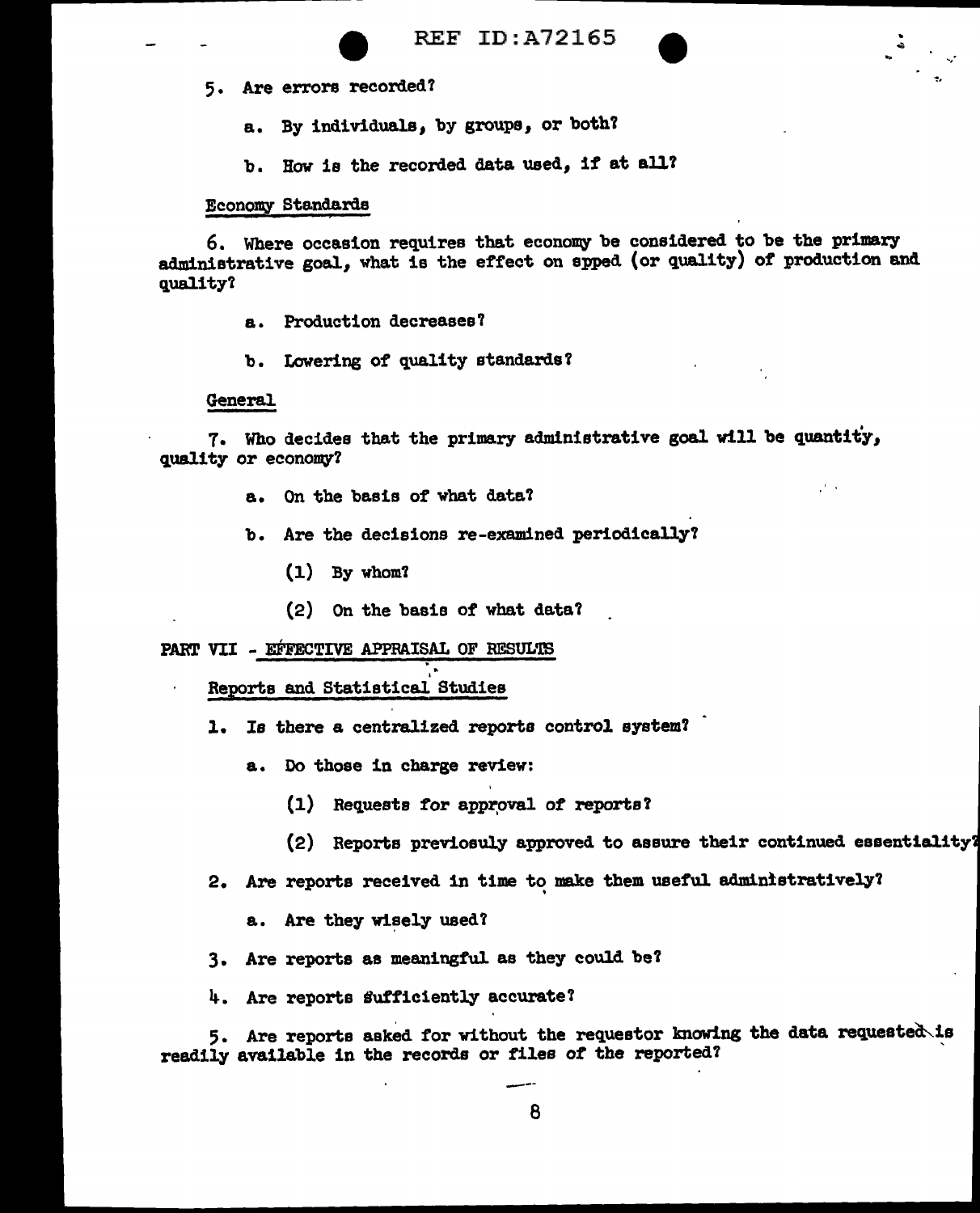

6. Do statistical analysts prepare tables, graphs, and other study material from reports:

- a. As progress indicators?
- b. As trend indicators'?
- c For planning and work load projections Y
- d. Are such materials placed in' the hands of the right people in time to be useful?
	- (1) Are they wisely ueed'l

### Inspections and Financial Audits

- 7. Who makes inspections and financial audits?
	- a. Where?

•

- b. Bow often?
- c. Are reports prepared?
	- (1) To whom'l
	- $(2)$  What use is made of them?
	- (3) Who follows up?
		- (aj When?
		- $(b)$  How?
- 8. What types of inspections are made?
	- a. Investigative?
	- b. Administrative?
	- c. Technical?
	- d. Is there overlapping of types?
		- (1) Are these recognized and condoned?
		- (2) Might they be eliminated?

#### Operations Audits

9. Are operations audits made?

 $\gamma$  ,  $\gamma$  ,  $\gamma$ 

a. By management (staff' elements) only'l